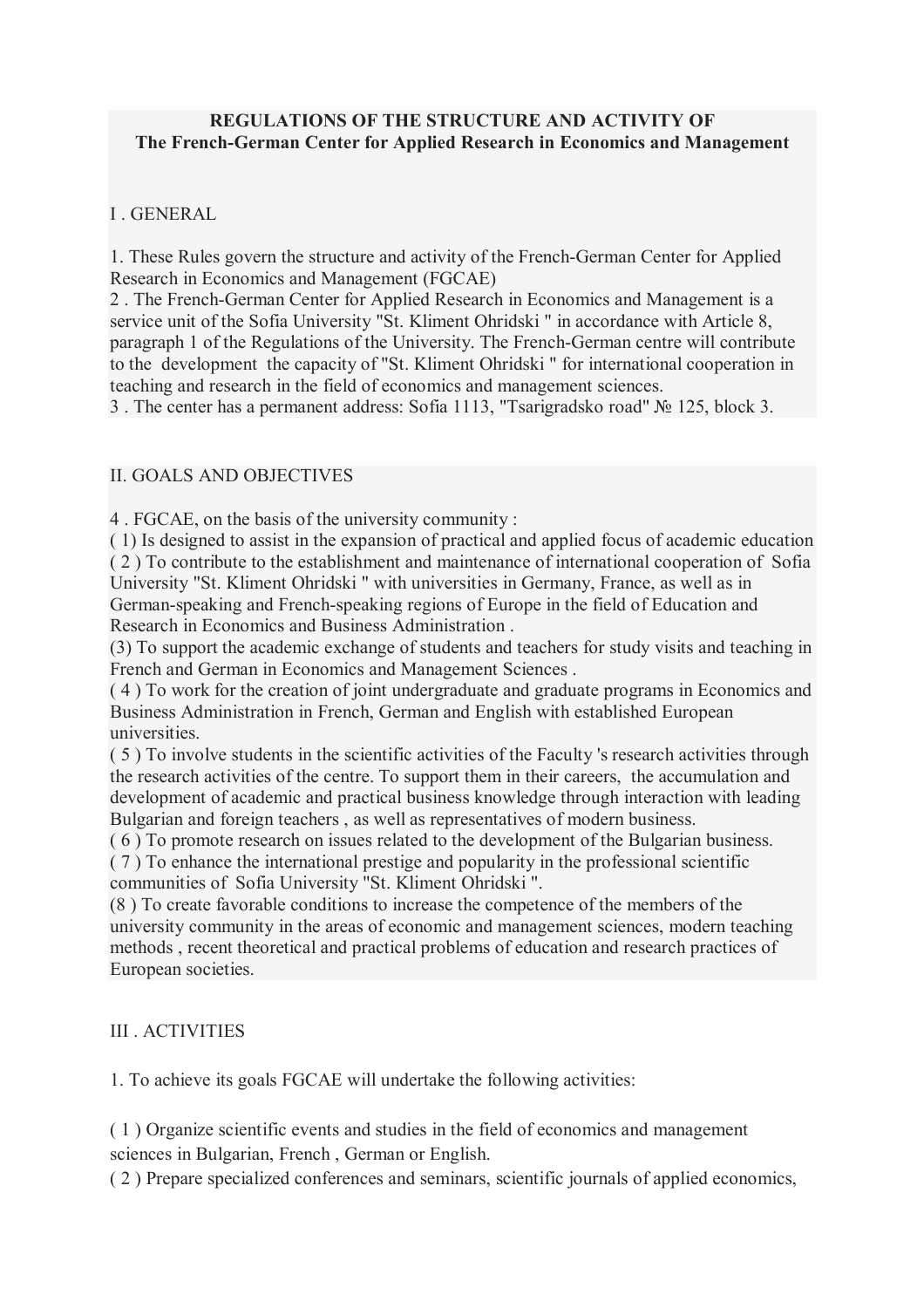related to recent theoretical developments concerning the specific economic problems of Bulgarian , French and German society as well as in the wider European socio- economic context.

( 3 ) Initiate and participate in specific studies in these fields at home and abroad . Work for the accumulation, preservation and distribution of professional economic knowledge.

( 4 ) Establish, develop and disseminate information resources . Publish scientific literature, study documentation and materials, build databases and research potential in the field of economic and management sciences in Bulgarian, French , German and English.

( 5 ) Supports activities aimed at scientific and professional development of members of the university community.

( 6 ) Promote the development of scientific and professional contacts with partner organizations and universities in the country and abroad.

( 7 ) Organize and participate in events that contribute to achieving the goals and objectives of FGCAE.

# IV . MANAGEMENT AND CONTROL

6 . FGCAE is created and terminated by the Academic Council of the University. Its activity is regulated by the Rules. The Rules of Order of the FGCAE are approved and altered by the Academic Council of the University "St. Kliment Ohridski ".

7 . The Rector shall appoint a Vice -Rector who will supervise the activities of the Centre. 8 . Management bodies :

FGCAE management is carried out by: two co-chairs and a Council.

9. Co-Chairs of FGCAE can be habilitated persons competent in the tasks and activities of the Centre, one of them must speak French , and the other - German. They are appointed for four years by the Rector of Sofia University "St. Kliment Ohridski " on a proposal by the Dean of the Faculty of Economics .

10 . ( 1 ) The co-chairs of the Center equally and jointly are responsible for the overall activities of the Centre.

( 2 )The Co-Chairs :

1. Direct the activities of the Centre in accordance with the guidelines for the strategic development of the Centre and the annual plan .

2 . Make proposals to competent authorities for decisions related to the activities of the Centre.

3 . Represent FGCAE in front of university management and partners of the Centre.

4 . Convene meetings and manage them.

5 . Submit an annual report on the work of the Centre to the Rector .

11. The Council of the Centre consists of 3 members. The Council is appointed by the Rector for a period of five years on a proposal by the co-chairs of the Centre in consultation with the supervising ViceRector .

12. The Council :

1. Adopts guidelines for the strategic development of the Centre.

2 . Adopts an annual plan for the Centre .

3 . Receives and evaluates the quality of the completed projects.

4 . Discusses specialized study documentation in the field of economic and social sciences.

5 . Makes decisions and recommendations on issues related to the Centre's activities research, peer projects and more.